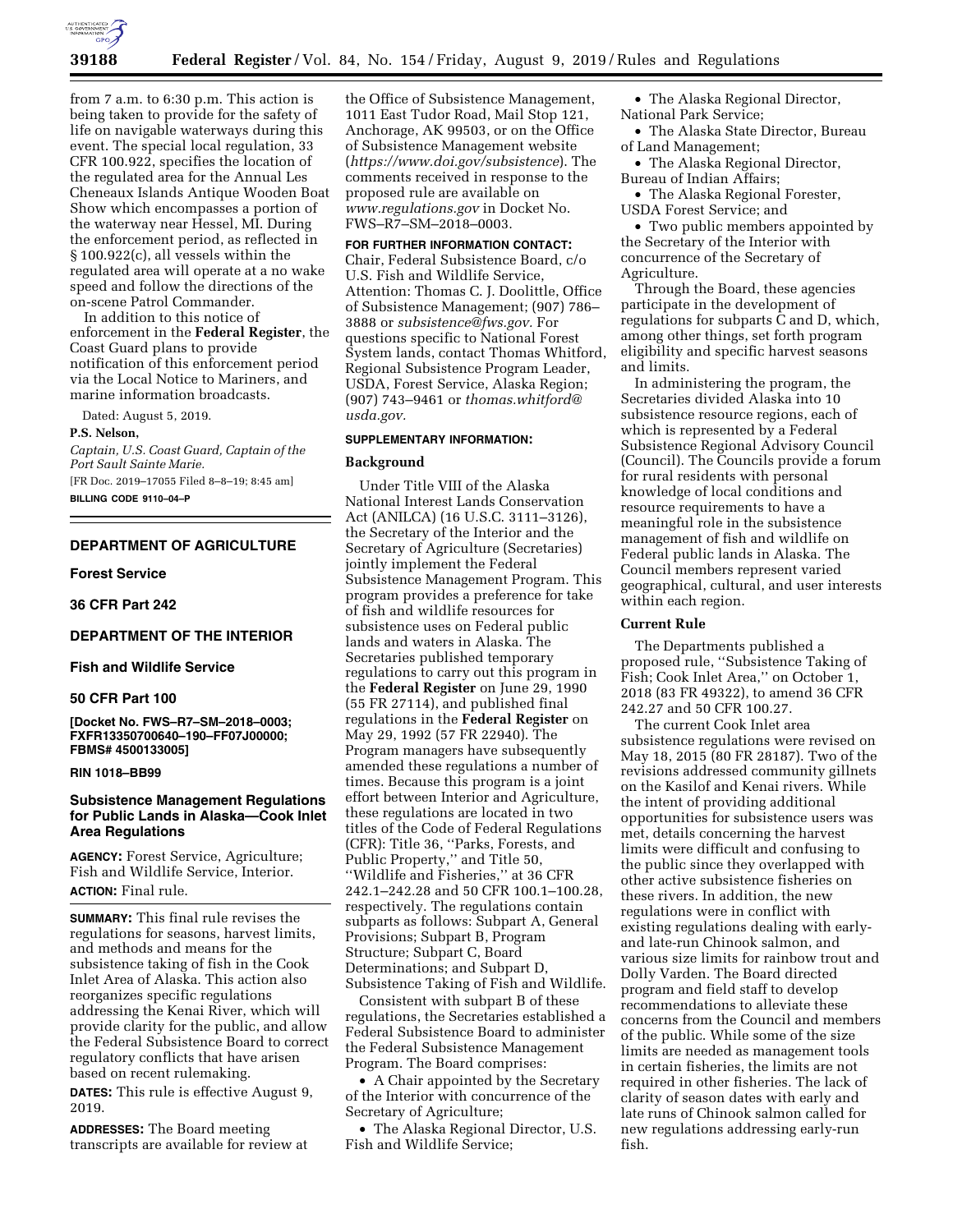The proposed rule opened a comment period, which closed on October 31. 2018. The Departments advertised the proposed rule by mail, email, web page, social media, radio, and newspaper, and comments were submitted via *[www.regulations.gov](http://www.regulations.gov)* to Docket No. FWS–R7–SM–2018–0003. During that period, the Southcentral Federal Subsistence Regional Advisory Council met and, in addition to other Council business, received comments from the public and formulated their recommendations to the Board on the proposed rulemaking. The Council had a substantial role in reviewing the proposed rule and making recommendations for the final rule. Moreover, the Council Chair presented the Council's recommendations at the Board's public meeting of April 15–17, 2019. The public received extensive opportunity to review and comment on all changes.

#### **Public Review and Comment**

The Southcentral Federal Regional Advisory Council supported the proposed revisions to the Cook Inlet regulations, and they received no negative comments during their meeting on this rulemaking.

The Board received a total of six comments on the proposed rule; this included three comments that were outside the scope of the proposed rulemaking.

The Ninilchik Traditional Council supported the proposed revisions.

The Alaska Department of Fish and Game (ADF&G) had three recommendations. Two were to change the size limits for Chinook salmon (in the Kenai River community gillnet fishery and the Kenai River rod and reel fishery) based on recent Alaska Board of Fish actions.

*Response:* These recommended actions are outside of the scope of this rulemaking action, and the public did not have an opportunity to comment on a change in size limits. This action would be more appropriate to be submitted as a proposal during the normal cycle for fish regulations.

The ADF&G also recommended that specific language be added to the Kenai River community gillnet regulations that the gillnet must be closely attended while fishing.

*Response:* This text will be added as part of the permit conditions for this fishery, and there is no need to include this provision in the regulatory language.

A member of the public commented that he was against establishing a subsistence fishery on mile 48 of the Kenai River because this area is

considered a trophy rainbow trout fish area and that Chinook salmon populations are threatened and cannot afford additional harvest.

*Response:* No new fishery is being established on or near mile 48 of the Kenai River. The location of the Kenai River community gillnet fishery has been clarified, however, that fishery occurs in the Moose Range Meadows area of the river and is between river miles 26.5 and 29 (this fishery has been in place since 2015).

These final regulations reflect Board review and consideration of the Council recommendations, Tribal and Alaska Native corporation consultations, and public comments. The only substantive changes in this final rule to the provisions in the proposed rule reflect action by the Board to establish the Ninikchik Traditional Council as the operators of the Kasilof gillnet.

Because this rule concerns public lands managed by an agency or agencies in both the Departments of Agriculture and the Interior, identical text will be incorporated into 36 CFR part 242 and 50 CFR part 100.

#### **Conformance With Statutory and Regulatory Authorities**

### *Administrative Procedure Act Compliance*

The Board has provided extensive opportunity for public input and involvement in compliance with Administrative Procedure Act requirements, including publishing a proposed rule in the **Federal Register**, participation in multiple Council meetings, additional public review and comment on all proposed regulatory changes, and opportunity for additional public comment during the Board meeting prior to deliberation. Additionally, an administrative mechanism exists (and has been used by the public) to request reconsideration of the Board's decision on any particular proposal for regulatory change (36 CFR 242.20 and 50 CFR 100.20). Therefore, the Board believes that sufficient public notice and opportunity for involvement have been given to affected persons regarding Board decisions.

In the more than 25 years that the Program has been operating, no benefit to the public has been demonstrated by delaying the effective date of the subsistence regulations. A lapse in regulatory control could affect the continued viability of fish or wildlife populations and future subsistence opportunities for rural Alaskans, and would generally fail to serve the overall public interest. Therefore, the Board finds good cause pursuant to 5 U.S.C.

553(d)(3) to make this rule effective upon the date set forth in **DATES** to ensure continued operation of the subsistence program.

# *National Environmental Policy Act Compliance*

A Draft Environmental Impact Statement that described four alternatives for developing a Federal Subsistence Management Program was distributed for public comment on October 7, 1991. The Final Environmental Impact Statement (FEIS) was published on February 28, 1992. The Record of Decision (ROD) on Subsistence Management for Federal Public Lands in Alaska was signed April 6, 1992. The selected alternative in the FEIS (Alternative IV) defined the administrative framework of an annual regulatory cycle for subsistence regulations.

A 1997 environmental assessment dealt with the expansion of Federal jurisdiction over fisheries and is available at the office listed under **FOR FURTHER INFORMATION CONTACT**. The Secretary of the Interior, with concurrence of the Secretary of Agriculture, determined that expansion of Federal jurisdiction does not constitute a major Federal action significantly affecting the human environment and, therefore, signed a Finding of No Significant Impact.

#### *Section 810 of ANILCA*

An ANILCA section 810 analysis was completed as part of the FEIS process on the Federal Subsistence Management Program. The intent of all Federal subsistence regulations is to accord subsistence uses of fish and wildlife on public lands a priority over the taking of fish and wildlife on such lands for other purposes, unless restriction is necessary to conserve healthy fish and wildlife populations. The final section 810 analysis determination appeared in the April 6, 1992, ROD and concluded that the Program, under Alternative IV with an annual process for setting subsistence regulations, may have some local impacts on subsistence uses, but will not likely restrict subsistence uses significantly.

During the subsequent environmental assessment process for extending fisheries jurisdiction, an evaluation of the effects of this rule was conducted in accordance with section 810. That evaluation also supported the Secretaries' determination that the rule will not reach the ''may significantly restrict'' threshold that would require notice and hearings under ANILCA section 810(a).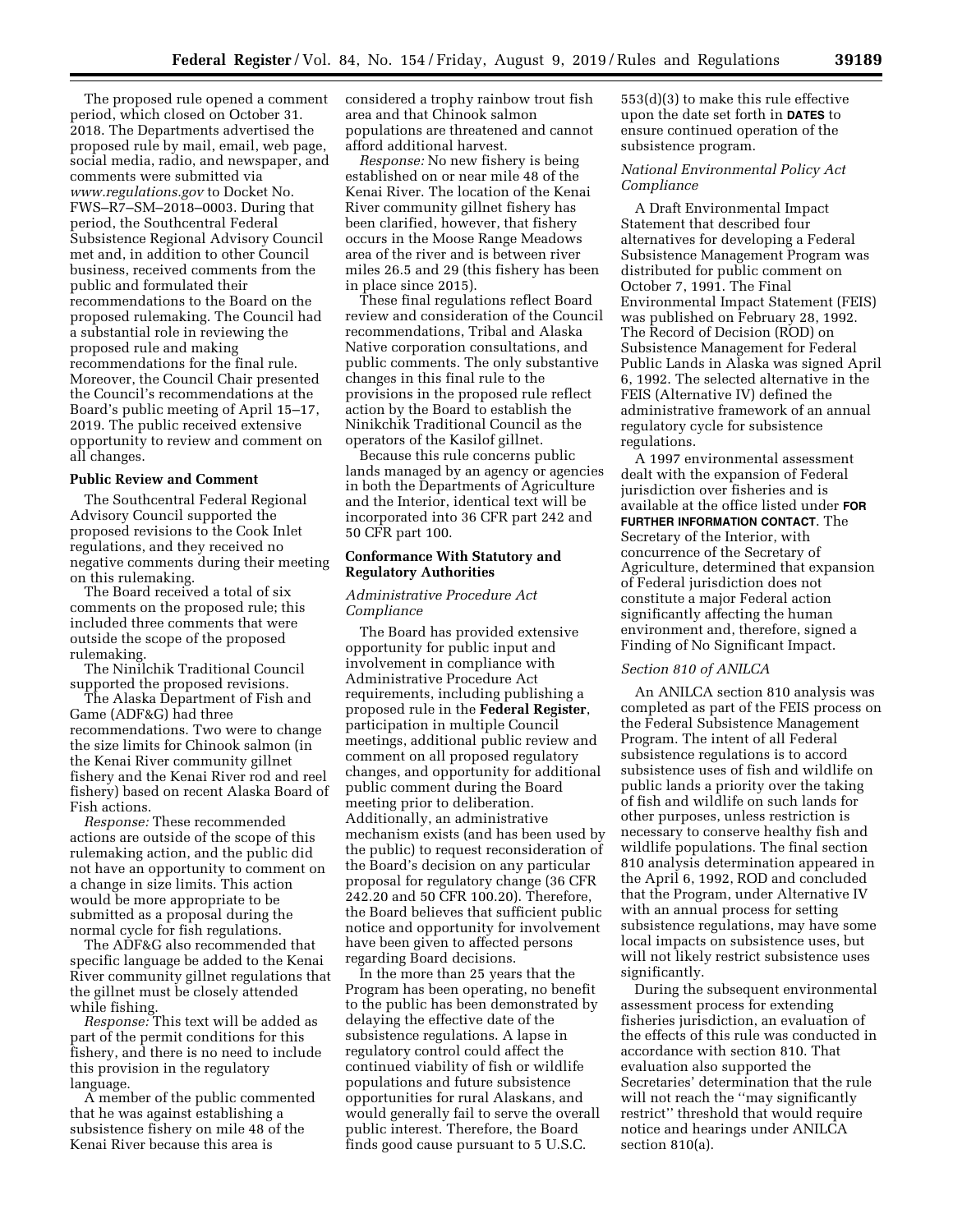#### *Paperwork Reduction Act of 1995 (PRA)*

An agency may not conduct or sponsor and you are not required to respond to a collection of information unless it displays a currently valid Office of Management and Budget (OMB) control number. This rule does not contain any new collections of information that require OMB approval. OMB has reviewed and approved the collections of information associated with the subsistence regulations at 36 CFR part 242 and 50 CFR part 100, and assigned OMB Control Number 1018– 0075 (expires July 31, 2019; in accordance with 5 CFR 1320.10, an agency may continue to conduct or sponsor this collection of information while the renewal submission is pending at OMB).

#### *Regulatory Planning and Review (Executive Orders 12866 and 13563)*

Executive Order 12866 provides that the Office of Information and Regulatory Affairs (OIRA) in the Office of Management and Budget will review all significant rules. OIRA has determined that this rule is not significant.

Executive Order 13563 reaffirms the principles of E.O. 12866 while calling for improvements in the nation's regulatory system to promote predictability, to reduce uncertainty, and to use the best, most innovative, and least burdensome tools for achieving regulatory ends. The executive order directs agencies to consider regulatory approaches that reduce burdens and maintain flexibility and freedom of choice for the public where these approaches are relevant, feasible, and consistent with regulatory objectives. E.O. 13563 emphasizes further that regulations must be based on the best available science and that the rulemaking process must allow for public participation and an open exchange of ideas. We have developed this rule in a manner consistent with these requirements.

# *Regulatory Flexibility Act*

The Regulatory Flexibility Act of 1980 (5 U.S.C. 601 *et seq.*) requires preparation of flexibility analyses for rules that will have a significant effect on a substantial number of small entities, which include small businesses, organizations, or governmental jurisdictions. In general, the resources to be harvested under this rule are already being harvested and consumed by the local harvester and do not result in an additional dollar benefit to the economy. However, we estimate that two million pounds of meat are harvested by subsistence users annually

and, if given an estimated dollar value of \$3.00 per pound, this amount would equate to about \$6 million in food value Statewide. Based upon the amounts and values cited above, the Departments certify that this rulemaking will not have a significant economic effect on a substantial number of small entities within the meaning of the Regulatory Flexibility Act.

# *Small Business Regulatory Enforcement Fairness Act*

Under the Small Business Regulatory Enforcement Fairness Act (5 U.S.C. 801 *et seq.*), this rule is not a major rule. It does not have an effect on the economy of \$100 million or more, will not cause a major increase in costs or prices for consumers, and does not have significant adverse effects on competition, employment, investment, productivity, innovation, or the ability of U.S.-based enterprises to compete with foreign-based enterprises.

#### *Executive Order 12630*

Title VIII of ANILCA requires the Secretaries to administer a subsistence priority on public lands. The scope of this Program is limited by definition to certain public lands. Likewise, these regulations have no potential takings of private property implications as defined by Executive Order 12630.

#### *Unfunded Mandates Reform Act*

The Secretaries have determined and certify pursuant to the Unfunded Mandates Reform Act, 2 U.S.C. 1502 *et seq.,* that this rulemaking will not impose a cost of \$100 million or more in any given year on local or State governments or private entities. The implementation of this rule is by Federal agencies, and there is no cost imposed on any State or local entities or tribal governments.

#### *Executive Order 12988*

The Secretaries have determined that these regulations meet the applicable standards provided in sections 3(a) and 3(b)(2) of Executive Order 12988, regarding civil justice reform.

## *Executive Order 13132*

In accordance with Executive Order 13132, the rule does not have sufficient Federalism implications to warrant the preparation of a Federalism summary impact statement. Title VIII of ANILCA precludes the State from exercising subsistence management authority over fish and wildlife resources on Federal lands unless it meets certain requirements.

#### *Executive Order 13175*

The Alaska National Interest Lands Conservation Act, Title VIII, does not provide specific rights to tribes for the subsistence taking of wildlife, fish, and shellfish. However, the Board provided Federally recognized Tribes and Alaska Native corporations opportunities to consult on this rule. Consultation with Alaska Native corporations are based on Public Law 108–199, div. H, Sec. 161, Jan. 23, 2004, 118 Stat. 452, as amended by Public Law 108–447, div. H, title V, Sec. 518, Dec. 8, 2004, 118 Stat. 3267, which provides that: ''The Director of the Office of Management and Budget and all Federal agencies shall hereafter consult with Alaska Native corporations on the same basis as Indian tribes under Executive Order No. 13175.''

The Secretaries, through the Board, provided a variety of opportunities for consultation: Commenting on proposed changes to the existing rule; engaging in dialogue at the Council meetings; engaging in dialogue at the Board's meetings; and providing input in person, by mail, email, or phone at any time during the rulemaking process.

On April 15, 2019, the Board provided Federally recognized Tribes and Alaska Native Corporations a specific opportunity to consult on this rule prior to the start of its public regulatory meeting. Federally recognized Tribes and Alaska Native Corporations were notified by mail and telephone and were given the opportunity to attend in person or via teleconference.

# *Executive Order 13211*

This Executive Order requires agencies to prepare Statements of Energy Effects when undertaking certain actions. However, this rule is not a significant regulatory action under E.O. 13211, affecting energy supply, distribution, or use, and no Statement of Energy Effects is required.

#### **Drafting Information**

Theo Matuskowitz drafted these regulations under the guidance of Thomas C.J. Doolittle of the Office of Subsistence Management, Alaska Regional Office, U.S. Fish and Wildlife Service, Anchorage, Alaska. Additional assistance was provided by

• Daniel Sharp, Alaska State Office, Bureau of Land Management;

• Clarence Summers, Alaska Regional Office, National Park Service;

• Dr. Glenn Chen, Alaska Regional Office, Bureau of Indian Affairs;

• Carol Damberg, Alaska Regional Office, U.S. Fish and Wildlife Service; and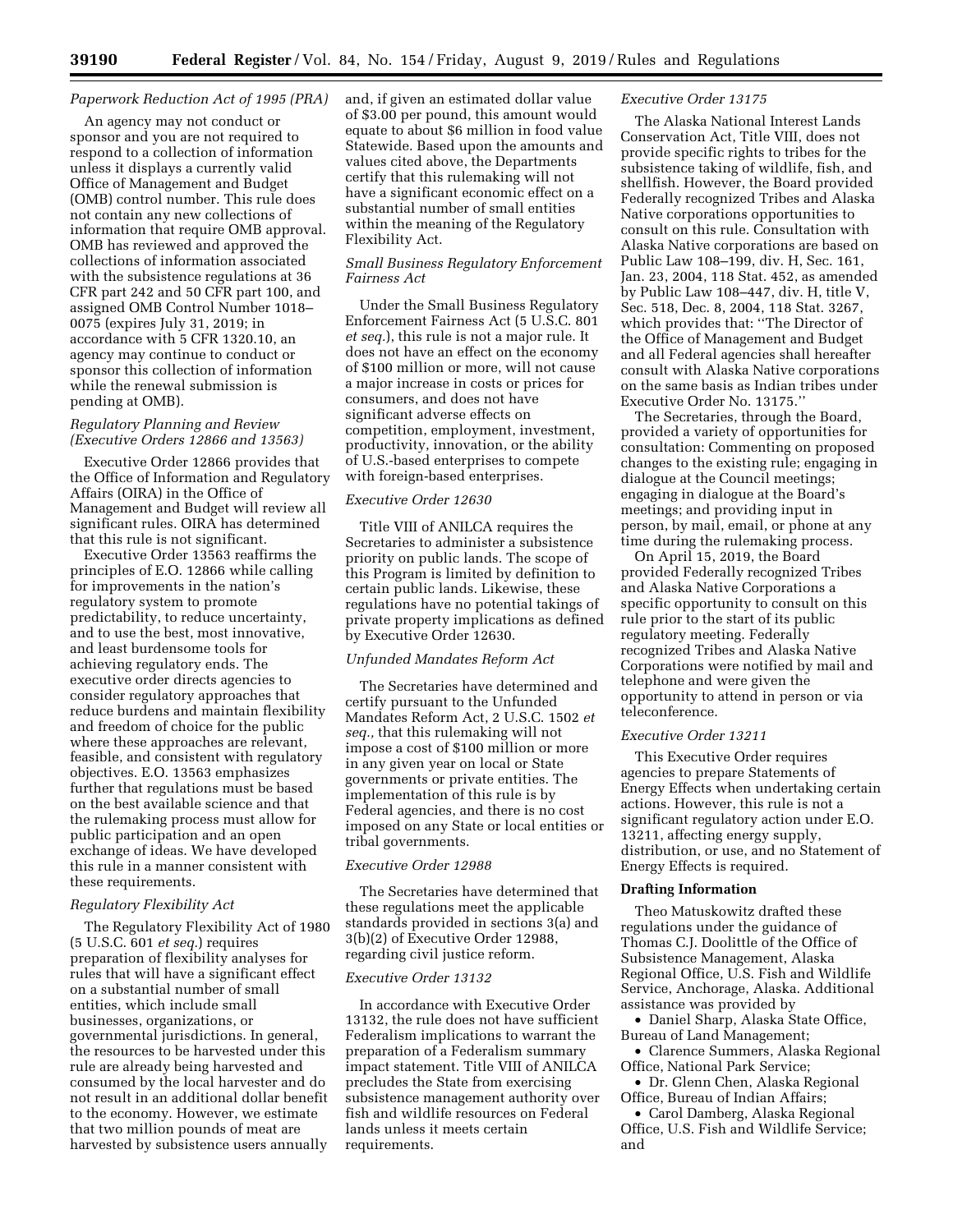• Thomas Whitford, Alaska Regional Office, USDA Forest Service.

#### **List of Subjects**

# *36 CFR Part 242*

Administrative practice and procedure, Alaska, Fish, National forests, Public lands, Reporting and recordkeeping requirements, Wildlife.

# *50 CFR Part 100*

Administrative practice and procedure, Alaska, Fish, National forests, Public lands, Reporting and recordkeeping requirements, Wildlife.

# **Regulation Promulgation**

For the reasons set out in the preamble, the Federal Subsistence Board amends title 36, part 242, and title 50, part 100, of the Code of Federal Regulations, as set forth below.

# **PART**ll**SUBSISTENCE MANAGEMENT REGULATIONS FOR PUBLIC LANDS IN ALASKA**

■ 1. The authority citation for both 36 CFR part 242 and 50 CFR part 100 continues to read as follows:

**Authority:** 16 U.S.C. 3, 472, 551, 668dd, 3101–3126; 18 U.S.C. 3551–3586; 43 U.S.C. 1733.

#### **Subpart D—Subsistence Taking of Fish and Wildlife**

■ 2. Amend 36 CFR part 242 and 50 CFR part 100 by revising  $\frac{1}{2}$ . 27(e)(10) to read as follows:

# §<sub>\_\_</sub>.27 Subsistence taking of fish.

\* \* \* \* \* (e) \* \* \*

(10) *Cook Inlet Area.* The Cook Inlet Area includes all waters of Alaska enclosed by a line extending east from Cape Douglas (58°51.10′ N Lat.) and a line extending south from Cape Fairfield (148°50.25′ W Long.).

(i) *General area regulations.* (A) Unless restricted by regulations in this section, or unless restricted under the terms of a subsistence fishing permit, you may take fish at any time in the Cook Inlet Area.

(B) If you take rainbow or steelhead trout incidentally in subsistence net fisheries, you may retain them for subsistence purposes, unless otherwise prohibited or provided for in this section. With jigging gear through the ice or rod-and-reel gear in open waters, there is an annual limit of two rainbow or steelhead trout 20 inches or longer, taken from Kenai Peninsula fresh waters.

(C) Under the authority of a Federal subsistence fishing permit, you may take only salmon, trout, Dolly Varden, and other char. Permits will be issued by the in-season manager or designated representative and will be valid for that regulatory year, except as otherwise provided for in this section, or as stated under the permit conditions, unless the season is closed or restricted by a special action.

(D) All fish taken under the authority of a Federal subsistence fishing permit must be marked and recorded prior to leaving the fishing site.

(*1*) The fishing site includes the particular Federal public waters and/or adjacent shoreline from which the fish were harvested.

(*2*) Marking means removing the dorsal fin.

(E) You may not take grayling or burbot for subsistence purposes.

(F) You may take smelt with dip nets in fresh water only from April 1 through June 15. There are no harvest or possession limits for smelt.

(G) You may take whitefish in the Tyone River drainage using gillnets.

(H) You may take fish by gear listed in this section unless restricted by other regulations in this section or under the terms of a Federal subsistence fishing permit (as may be modified by regulations in this section).

(I) Seasons, harvest and possession limits, and methods and means for take are the same as for the taking of those species under Alaska sport fishing regulations (5 AAC 56 and 5 AAC 57) unless modified herein or by issuance of a Federal special action.

(J) Applicable harvest provisions are as follows:

| Location               | Methods and means<br>Permit type                                                                                                     |                                                                   |  |
|------------------------|--------------------------------------------------------------------------------------------------------------------------------------|-------------------------------------------------------------------|--|
| Kasilof River Drainage | Kasilof River dip net or rod and reel for salmon; Kasilof River<br>fish wheel for salmon; Kasilof River gillnet for salmon.          | Household Annual Permit.                                          |  |
| Kenai River Drainage   | Kenai River dip net or rod and reel for salmon; Kenai River<br>gillnet for salmon.                                                   | Household Annual Permit.                                          |  |
| Kasilof River Drainage | Tustumena Lake rod and reel for salmon; Kasilof River drain-<br>age rod and reel for resident species.                               | General Subsistence Fishing Permit (Daily/<br>Possession Limits). |  |
| Kenai River Drainage   | Kenai River rod and reel only for salmon; Kenai River and<br>tributaries under ice jigging and rod and reel for resident<br>species. | General Subsistence Fishing Permit (Daily/<br>Possession Limits). |  |
| Tustumena Lake         |                                                                                                                                      | Tustumena Lake Winter Permit.                                     |  |

(*1*) Harvest limits may not be accumulated.

(*2*) Each household may harvest its annual salmon limits in one or more days.

(*3*) All salmon harvested as part of a household annual limit must be

reported to the Federal in-season manager within 72 hours of leaving the fishing site.

(*4*) For Ninilchik residents, the household annual limits for Chinook salmon in the Kasilof River and for laterun Chinook salmon in the Kenai River are combined.

(ii) *Seasons, harvest limits, and methods and means for Kasilof River fisheries.* Household annual limits for salmon in Kasilof River fisheries are as follows:

| pecies                  | Number of fish<br>allowed for each<br>permit holder | Additional fish<br>allowed for each<br>household member |
|-------------------------|-----------------------------------------------------|---------------------------------------------------------|
| Chinook<br>Coho<br>Pink | 25<br>10<br>10<br>10                                |                                                         |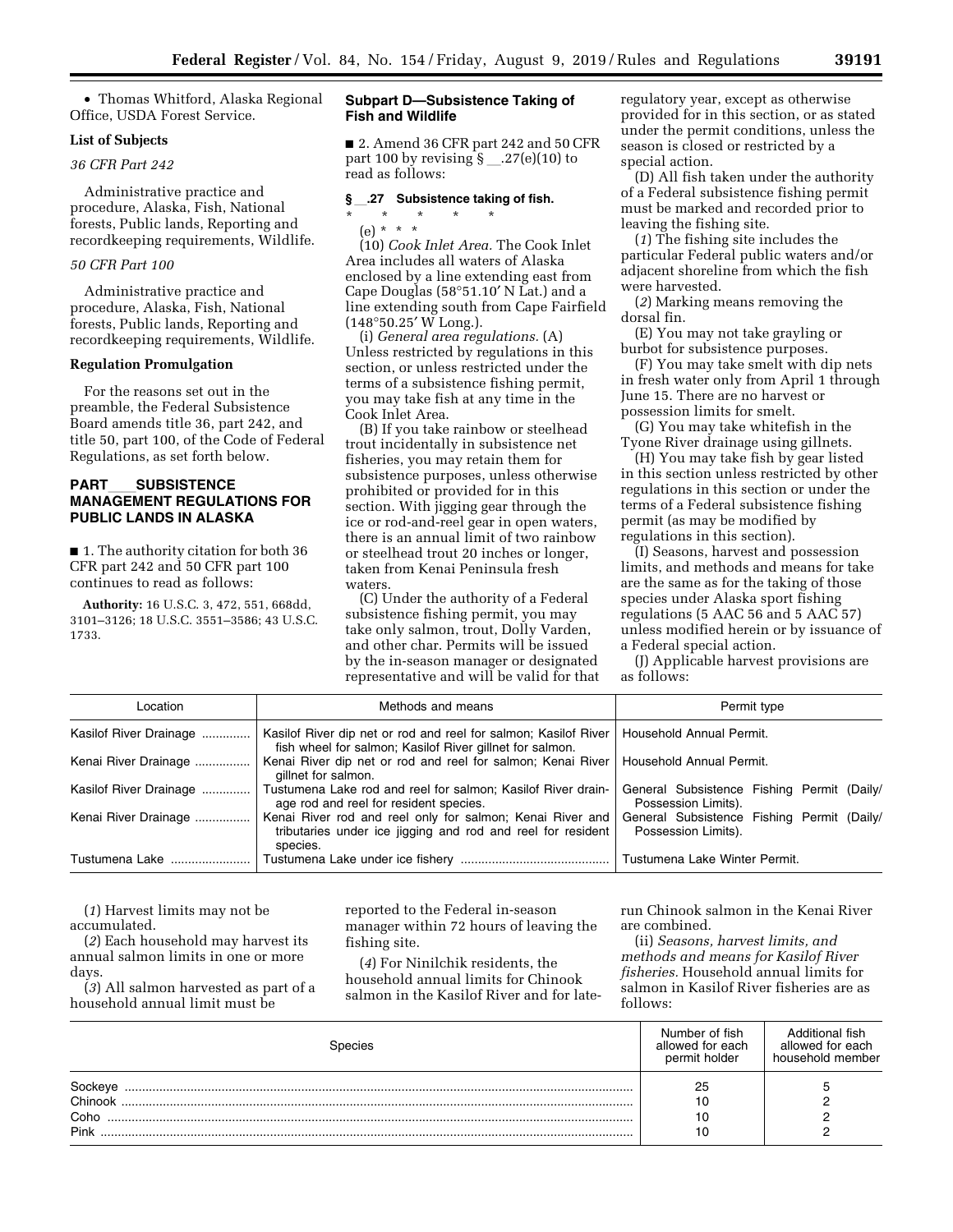(A) *Kasilof River dip net or rod and reel; salmon.* (*1*) Residents of Ninilchik may take sockeye, Chinook, coho, and pink salmon through a dip net or rod and reel fishery on the upper mainstem of the Kasilof River from a Federal regulatory marker on the river below the outlet of Tustumena Lake downstream to a marker on the river approximately 2.8 miles below the Tustumena Lake boat ramp.

(*2*) Residents using rod-and-reel gear may fish with up to two baited single or treble hooks.

*(3*) Other species incidentally caught during the dip net and rod and reel fishery may be retained for subsistence uses, including up to 200 rainbow/ steelhead trout taken through August 15. After 200 rainbow/steelhead trout have been taken in this fishery or after August 15, all rainbow/steelhead trout must be released unless otherwise provided for in this section.

(*4*) Harvest seasons are as follows:

| Species                                                        | Season                                                                                 |
|----------------------------------------------------------------|----------------------------------------------------------------------------------------|
| Sockeye salmon<br>Chinook salmon<br>Coho salmon<br>Pink salmon | June 16-August 15.<br>June 16-August 15.<br>June 16-October 31.<br>June 16-October 31. |

(B) *Kasilof River fish wheel; salmon.*  (*1*) Residents of Ninilchik may harvest sockeye, Chinook, coho, and pink salmon through a fish wheel fishery in the Federal public waters of the upper mainstem of the Kasilof River.

(*2*) Residents of Ninilchik may retain other species incidentally caught in the Kasilof River fish wheel except for rainbow or steelhead trout, which must be released and returned unharmed to the water.

(*3*) Only one fish wheel may be operated on the Kasilof River. The fish wheel must: Have a live box, be monitored when fishing, be stopped from fishing when it is not being monitored or used, and be installed and operated in compliance with any regulations and restrictions for its use within the Kenai National Wildlife Refuge.

(*4*) One registration permit will be available and will be awarded by the Federal in-season fishery manager, in consultation with the Kenai National Wildlife Refuge manager, based on the merits of the operational plan. The registration permit will be issued to an organization that, as the fish wheel owner, will be responsible for its construction, installation, operation, use, and removal in consultation with the Federal fishery manager. The owner may not rent or lease the fish wheel for personal gain. As part of the permit, the organization must:

(*i*) *Prior to the season.* Provide a written operational plan to the Federal fishery manager including a description of how fishing time and fish will be offered and distributed among households and residents of Ninilchik.

(*ii*) *During the season.* Mark the fish wheel with a wood, metal, or plastic plate that is at least 12 inches high by 12 inches wide, permanently affixed, and plainly visible and that contains the following information in letters and numerals at least 1 inch high: Registration permit number; organization's name and address; and primary contact person name and telephone number.

(*iii*) *After the season.* Provide written documentation of required evaluation information to the Federal fishery manager including, but not limited to, persons or households operating the gear, hours of operation, and number of each species caught and retained or released.

(*5*) People operating the fish wheel must:

(*i*) Have in possession a valid Federal subsistence fishing permit and remain onsite to monitor the fish wheel and remove all fish at least every hour.

(*ii*) In addition, any person operating the fish wheel who is not the owner must attach to the fish wheel an additional wood, metal, or plastic plate that is at least 12 inches high by 12 inches wide, is plainly visible, and contains the person's fishing permit number, name, and address in letters and numerals at least 1 inch high.

(*6*) The organization owning the fish wheel may operate the fish wheel for subsistence purposes on behalf of residents of Ninilchik by requesting a subsistence fishing permit that:

(*i*) Identifies a person who will be responsible for operating the fish wheel; and

(*ii*) Includes provisions for recording daily catches, the household to whom the catch was given, and other information determined to be necessary for effective resource management by the Federal fishery manager.

(*7*) Fishing is allowed from June 16 through October 31 on the Kasilof River unless closed or otherwise restricted by Federal special action.

(C) *Kasilof River gillnet; salmon.*  (*1*) Residents of Ninilchik may harvest sockeye, Chinook, coho, and pink salmon in the Federal public waters of the upper mainstem of the Kasilof River from a Federal regulatory marker on the river below the outlet of Tustumena Lake downstream to the Tustumena Lake boat launch with a single gillnet from June 16 through August 15.

(*2*) Only one community gillnet may be operated on the Kasilof River.

(*i*) The gillnet may not: Be over 10 fathoms in length, be larger than 5.25 inch mesh, and obstruct more than half of the river width with stationary fishing gear.

(*ii*) Subsistence stationary gillnet gear may not be set within 200 feet of other subsistence stationary gear.

(*iii*) The gillnet may be operated as a set gillnet in a fixed location, as a polenet system drifted through an area while wading, or as a drift net from a boat.

(*3*) One registration permit will be available and will be issued by the Federal in-season fishery manager, in consultation with the Kenai National Wildlife Refuge manager, to the Ninilchik Traditional Council. As the community gillnet owner, the Ninilchik Traditional Council will be responsible for its use and removal in consultation with the Federal in-season manager. As part of the permit, after the season, the Ninilchik Traditional Council must provide written documentation of required evaluation information to the Federal fishery manager including, but not limited to:

(*i*) Persons or households operating the gear;

(*ii*) Hours of operation; and

(*iii*) Number of each species caught and retained or released.

(*4*) The community gillnet is subject to compliance with applicable Kenai National Wildlife Refuge regulations and restrictions.

(*5*) The Ninilchik Traditional Council may operate the net for subsistence purposes on behalf of residents of Ninilchik by requesting a subsistence fishing permit that:

(*i*) Identifies a person who will be responsible for fishing the gillnet; and

(*ii*) Includes provisions for recording daily catches within 72 hours, the household to whom the catch was given, and other information determined to be necessary for effective resource management by the Federal inseason manager.

(*6*) Residents of Ninilchik may retain other species incidentally caught in the Kasilof River community gillnet fishery. The gillnet fishery will be closed when the retention of rainbow or steelhead trout has been restricted under Federal subsistence regulations.

(D) *Tustumena Lake rod and reel; salmon.* 

(*1*) In addition to the dip net and rod and reel fishery on the upper mainstem of the Kasilof River described under paragraph (e)(10)(ii)(A)(*1*) of this section, residents of Ninilchik may also take coho and pink salmon through a rod and reel fishery in Tustumena Lake.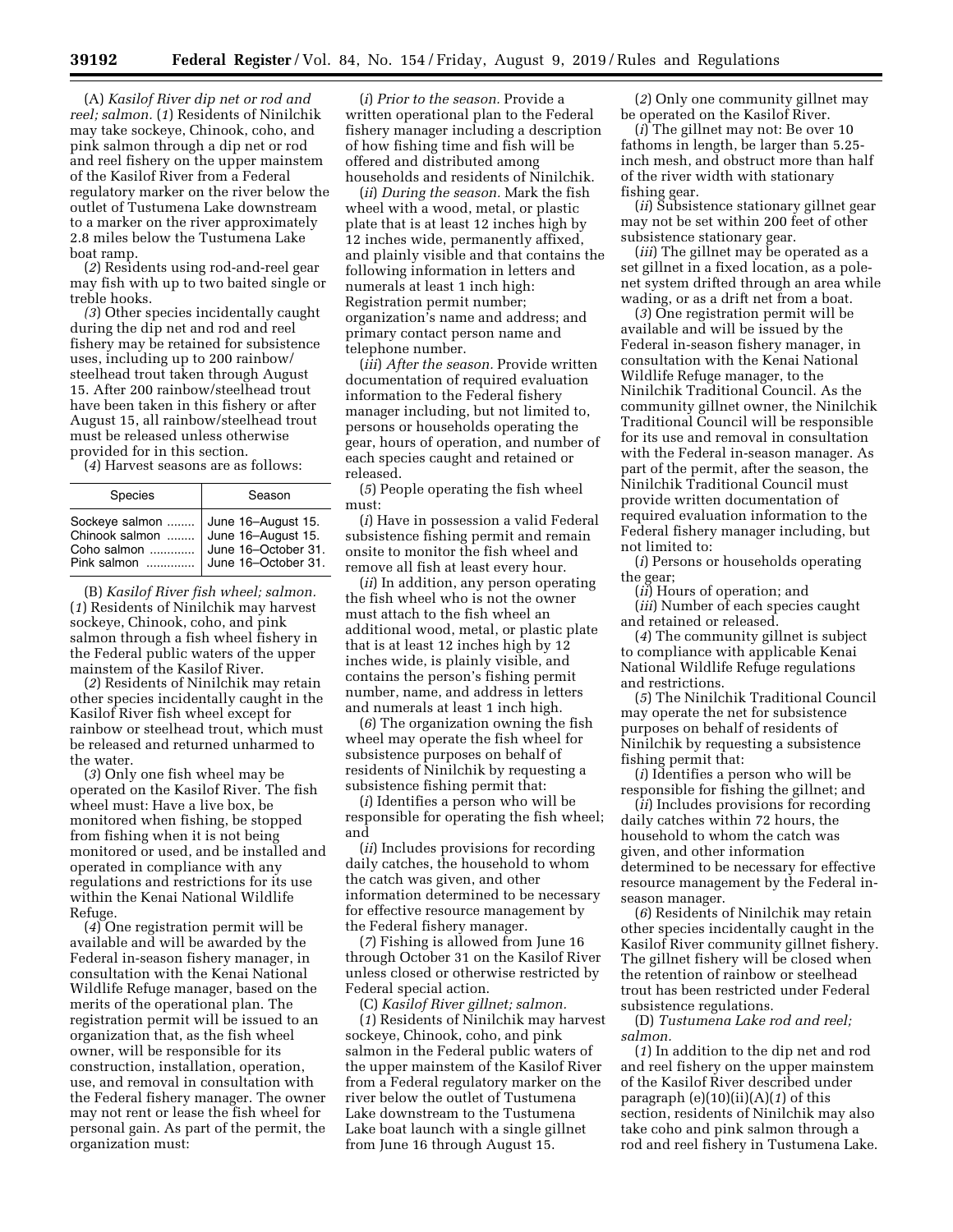Fishing is allowed with up to two baited single or treble hooks. (*2*) Seasons, areas, harvest and

possession limits, and methods and

means for take are the same as for the taking of these species under Alaska sport fishing regulations (5 AAC 56),

except for the following harvest and possession limits:

| Species | Size | Limits                         |
|---------|------|--------------------------------|
|         |      | 4 per day and 4 in possession. |
|         |      | 6 per day and 6 in possession. |

(E) *Kasilof drainage rod and reel; resident species.* Resident fish species including lake trout, rainbow or

steelhead trout, and Dolly Varden or Arctic char may be harvested by rod and reel in Federally managed waters of the

Kasilof River drainage the entire year as follows:

| <b>Species</b> | Specifications                                                                                                                             | Limits                                                           |
|----------------|--------------------------------------------------------------------------------------------------------------------------------------------|------------------------------------------------------------------|
|                |                                                                                                                                            |                                                                  |
|                | In flowing waters $\ldots$ $\ldots$ $\ldots$ $\ldots$ $\ldots$ $\ldots$ $\ldots$ $\ldots$ $\ldots$ $\ldots$ 4 per day and 4 in possession. |                                                                  |
|                |                                                                                                                                            | 2 per day and 2 in possession.<br>5 per day and 5 in possession. |

(F) *Tustumena Lake under ice fishery; resident species.* 

(*1*) You may fish in Tustumena Lake with a gillnet under the ice, or with jigging gear used through the ice. The

gillnet may not be longer than 10 fathoms. (*2*) Harvest limits are as follows:

| Methods                      | Limits                                                                                                                    | Additional provisions                                                                                         |
|------------------------------|---------------------------------------------------------------------------------------------------------------------------|---------------------------------------------------------------------------------------------------------------|
| Jigging gear through the ice | Household annual limit of 30 fish in any combination of<br>lake trout, rainbow trout, and Dolly Varden or Arctic<br>char. | Household limits are included in the overall total annual<br>harvest quota.                                   |
| Gillnet under the ice        | Total annual harvest quota of 200 lake trout, 200 rain-<br>bow trout, and 500 Dolly Varden or Arctic char.                | The Federal in-season manager will issue a closure for<br>this fishery once any of these quotas has been met. |

(*3*) You may harvest fish under the ice only in Tustumena Lake. Gillnets are not allowed within a 1⁄4 mile radius of the mouth of any tributary to Tustumena Lake, or the outlet of Tustumena Lake.

(*4*) A permit is required. The permit will be issued by the Federal in-season manager or designated representative and will be valid for the winter season unless the season is closed by special action.

(*i*) The permittee must report the following information: The number of each species caught; the number of each species retained; the length, depth (number of meshes deep), and mesh size of gillnet fished; the fishing site; and the total hours fished.

(*ii*) The gillnet must be checked at least once in every 48-hour period.

(*iii*) For unattended gear, the permittee's name and address must be plainly and legibly inscribed on a stake at one end of the gillnet.

(*5*) Incidentally caught fish may be retained and must be recorded on the permit before transporting fish from the fishing site.

(*6*) Failure to return the completed harvest permit by May 31 may result in issuance of a violation notice and/or denial of a future subsistence permit.

(iii) *Seasons, harvest limits, and methods and means for Kenai River fisheries.* Household annual limits for salmon in Kenai River fisheries are as follows:

| <b>Species</b>                                                | Number of fish<br>allowed for each<br>permit holder | Additional fish<br>allowed for each<br>household member | Additional provisions                                                                                       |
|---------------------------------------------------------------|-----------------------------------------------------|---------------------------------------------------------|-------------------------------------------------------------------------------------------------------------|
|                                                               | 25                                                  | 5 <sup>1</sup>                                          | Chum salmon that are retained are to be included with-<br>in the annual limit for sockeye salmon.           |
| Chinook salmon- Early-run<br>(July<br>through July 15).       | c                                                   |                                                         | For the Kenai River community gillnet fishery described<br>under paragraph (e)(10)(iii)(B) of this section. |
| Chinook salmon-Late-run<br>(July<br>16<br>through August 31). | 10                                                  | 2                                                       |                                                                                                             |
|                                                               | 20                                                  | 5                                                       |                                                                                                             |
|                                                               | 15                                                  | 5                                                       |                                                                                                             |

(A) *Kenai River dip net or rod and reel; salmon.* 

(*1*) You may take only sockeye salmon through a dip net or rod and reel fishery

at one specified site on the Russian River.

(*i*) For the Russian River fishing site, incidentally caught fish may be retained for subsistence uses, except for earlyand late-run Chinook salmon, coho salmon, rainbow trout, and Dolly Varden, which must be released.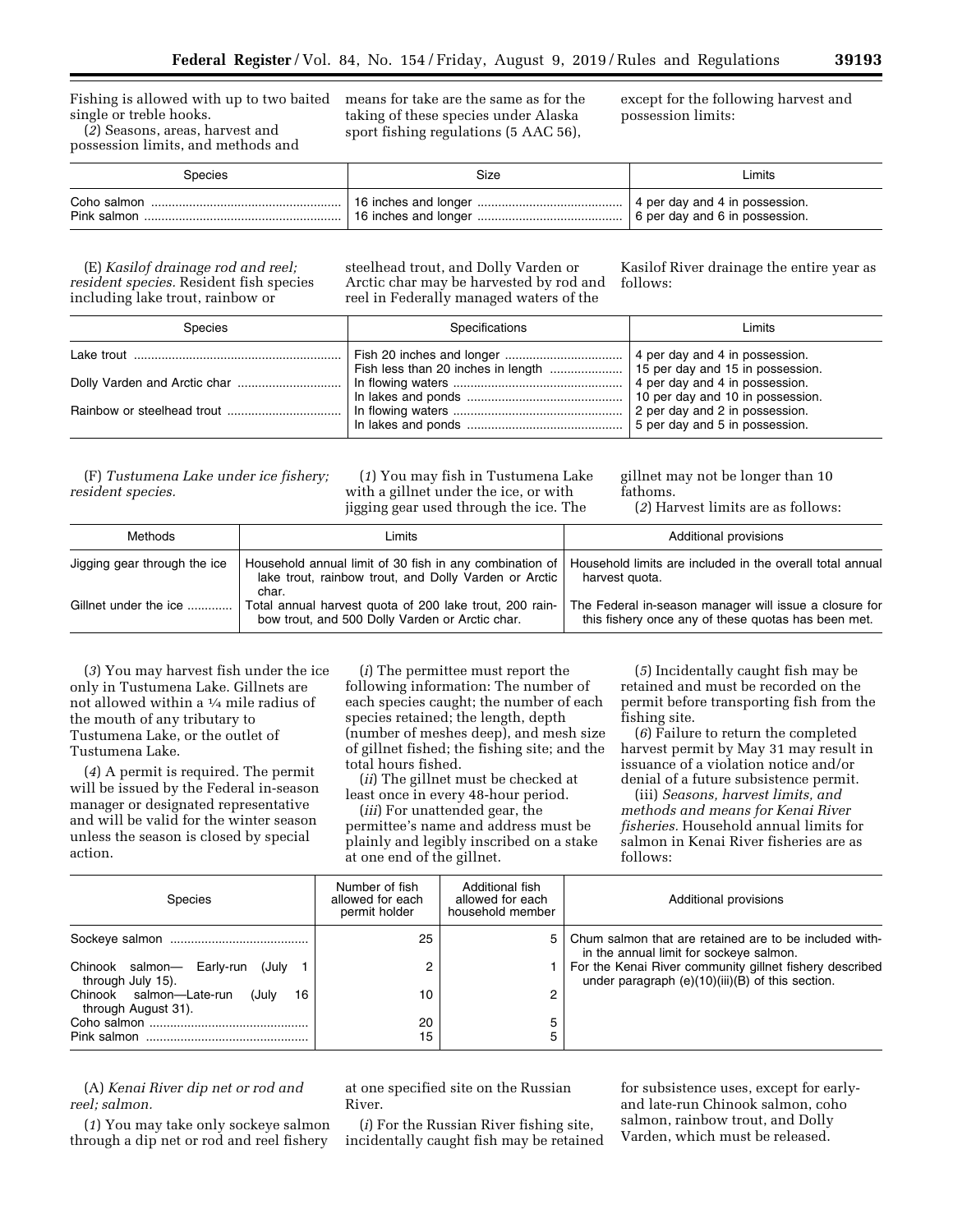(*ii*) At the Russian River Falls site, dip netting is allowed from a Federal regulatory marker near the upstream end of the fish ladder at Russian River Falls downstream to a Federal regulatory marker approximately 600 yards below Russian River Falls. Residents using rod and reel gear at this fishery site may not fish with bait at any time.

(*2*) You may take sockeye, late-run Chinook, coho, and pink salmon through a dip net or rod and reel fishery at two specified sites on the Kenai River below Skilak Lake and as provided in this section.

(*i*) For both Kenai River fishing sites below Skilak Lake, incidentally caught fish may be retained for subsistence uses, except for early-run Chinook salmon (unless otherwise provided for in this section), rainbow trout 18 inches or longer, and Dolly Varden 18 inches or longer, which must be released.

(*ii*) At the Kenai River Moose Range Meadows site, dip netting is allowed only from a boat from a Federal regulatory marker on the Kenai River at about river mile 29 downstream approximately 2.5 miles to another marker on the Kenai River at about river mile 26.5. Residents using rod and reel gear at this fishery site may fish from

boats or from shore with up to two baited single or treble hooks June 15 through August 31.

(*iii*) At the Kenai River mile 48 site, dip netting is allowed while either standing in the river or from a boat, from Federal regulatory markers on both sides of the Kenai River at about river mile 48 (approximately 2 miles below the outlet of Skilak Lake) downstream approximately 2.5 miles to a marker on the Kenai River at about river mile 45.5. Residents using rod and reel gear at this fishery site may fish from boats or from shore with up to two baited single or treble hooks June 15 through August 31.

(*3*) Fishing seasons are as follows:

| Species | Season | Location |
|---------|--------|----------|
|         |        |          |

(B) *Kenai River gillnet; salmon.* 

(*1*) Residents of Ninilchik may harvest sockeye, Chinook, coho, and pink salmon in the Moose Range Meadows area of the Federal public waters of the Kenai River with a single gillnet to be managed and operated by the Ninilchik Traditional Council.

(*2*) Fishing will be allowed July 1 through August 15 and September 10– 30 on the Kenai River unless closed or otherwise restricted by Federal special action. The following conditions apply to harvest in the Kenai River community gillnet fishery:

(*i*) Salmon taken in this fishery will be included as household annual limits of participating households.

*(ii)* The Ninilchik Traditional Council will report all harvested fish within 72 hours of leaving the gillnet location.

(*iii*) Additional harvest restrictions for this fishery are as follows:

| Species                                                                                                 | Period                                        | Harvest                                                                                                                                                                                                                                                                                       | <b>Fishery limits</b>                                                                                                                                                                                             |
|---------------------------------------------------------------------------------------------------------|-----------------------------------------------|-----------------------------------------------------------------------------------------------------------------------------------------------------------------------------------------------------------------------------------------------------------------------------------------------|-------------------------------------------------------------------------------------------------------------------------------------------------------------------------------------------------------------------|
| Sockeye salmon                                                                                          | July 1-August 15 and<br>September 10-30.      |                                                                                                                                                                                                                                                                                               |                                                                                                                                                                                                                   |
| Early-run Chinook<br>salmon less than 46<br>inches in length or<br>greater than 55<br>inches in length. | July 1-15                                     | Fish may be retained if the most current pre-<br>season forecast from the State of Alaska<br>Department of Fish and Game projects the<br>in-river run to be within or above the opti-<br>mal escapement goal range for early-run<br>Chinook salmon; otherwise, live fish must<br>be released. | Fishery will close until July 16 once 50 early-<br>run Chinook salmon have been retained or<br>released.                                                                                                          |
| Late-run Chinook salm-<br>on.                                                                           | July 16-August 15                             |                                                                                                                                                                                                                                                                                               | Fishery will close prior to August 15 if 200<br>late-run Chinook salmon have been re-<br>tained or released prior to that date. Fish-<br>ery will reopen September 10-30 for spe-<br>cies available at that time. |
| Pink salmon                                                                                             | July 16-August 15<br>and September 10-<br>30. |                                                                                                                                                                                                                                                                                               |                                                                                                                                                                                                                   |
| Coho salmon                                                                                             | July 16-August 15<br>and September 10-<br>30. |                                                                                                                                                                                                                                                                                               |                                                                                                                                                                                                                   |
| Incidentally caught<br>rainbow trout and<br>Dolly Varden.                                               |                                               | All live fish must be released. Fish that die in<br>net may be retained.                                                                                                                                                                                                                      | Fishery will close for the season once 100<br>rainbow trout or 150 Dolly Varden have<br>been released or retained.                                                                                                |

(*iv*) Chinook salmon less than 20 inches in length may be retained and do not count towards retained or released totals.

(*v*) Other incidentally caught species may be retained; however, all incidental fish mortalities, except for Chinook salmon less than 20 inches in length,

count towards released or retained totals specified in this section.

(*3*) Only one community gillnet may be operated on the Kenai River.

*(i)* The gillnet may not: Be over 10 fathoms in length to take salmon; be larger than 5.25-inch mesh; and obstruct more than half of the river width with stationary fishing gear.

(*ii*) Subsistence stationary gillnet gear may not be set within 200 feet of other subsistence stationary gear.

(*4*) One registration permit will be available and will be issued by the Federal in-season manager, in consultation with the Kenai National Wildlife Refuge manager, to the Ninilchik Traditional Council. As the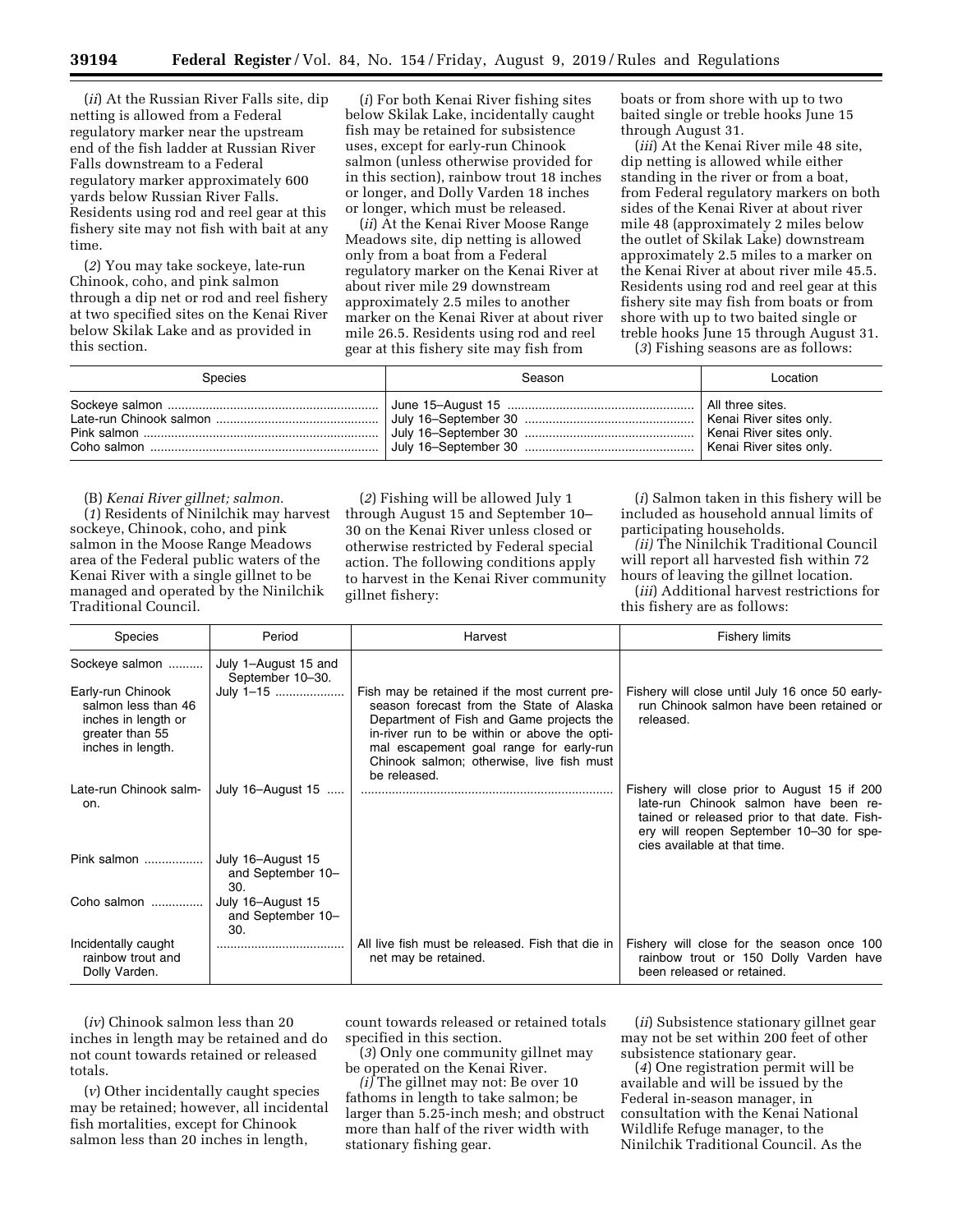community gillnet owner, the Ninilchik Traditional Council will be responsible for its use and removal in consultation with the Federal in-season manager. As part of the permit, the Ninilchik Traditional Council must provide postseason written documentation of required evaluation information to the Federal in-season manager including, but not limited to:

(*i*) Persons or households operating the gear;

(*ii*) Hours of operation; and

(*iii*) Number of each species caught and retained or released.

(*5*) The Ninilchik Traditional Council may operate the net for subsistence purposes on behalf of residents of Ninilchik by requesting a subsistence fishing permit that:

(*i*) Identifies a person who will be responsible for fishing the gillnet; and

(*ii*) Includes provisions for recording daily catches, the household to whom the catch was given, and other information determined to be necessary for effective resource management by the Federal in-season manager.

(C) *Kenai River rod and reel only; salmon.* 

(*1*) For Federally managed waters of the Kenai River and its tributaries, you may take sockeye, Chinook, coho, pink, and chum salmon through a separate rod and reel fishery in the Kenai River drainage.

(*2*) Seasons, areas, harvest and possession limits, and methods and means for take are the same as for the taking of these salmon species under State of Alaska fishing regulations (5 AAC 56, 5 AAC 57 and 5 AAC 77.540), except for the following harvest and possession limits:

| <b>Species</b>                                              | Size                                                                           | Limits                                                                                                                                                                                                                               |
|-------------------------------------------------------------|--------------------------------------------------------------------------------|--------------------------------------------------------------------------------------------------------------------------------------------------------------------------------------------------------------------------------------|
| Chinook salmon- Early-run (Janu-<br>ary 1 through July 15). | Less than 46 inches or 55 inches 2 per day and 2 in possession.<br>and longer. |                                                                                                                                                                                                                                      |
| Chinook salmon-Late-run (July 16<br>through August 31).     | 20 inches and longer                                                           | 2 per day and 2 in possession.                                                                                                                                                                                                       |
|                                                             | 16 inches and longer                                                           | 6 per day and 6 in possession, of which no more than 4 per day and<br>4 in possession may be Coho salmon, except for the Sanctuary<br>Area and Russian River where no more than 2 per day and 2 in<br>possession may be Coho salmon. |

(*i*) In the Kenai River below Skilak Lake, fishing is allowed with up to two baited single or treble hooks June 15 through August 31.

(*ii*) Annual harvest limits for any combination of early- and late-run Chinook salmon are four for each permit holder.

(*iii*) Incidentally caught fish, other than salmon, are subject to regulations found in paragraph (e)(10)(iii)(D) of this section.

(D) *Kenai River and tributaries under ice jigging and rod and reel; resident species.* 

(*1*) For Federally managed waters of the Kenai River and its tributaries below Skilak Lake outlet at river mile 50, you may take resident fish species including lake trout, rainbow trout, and Dolly

Varden or Arctic char with jigging gear through the ice or rod and reel gear in open waters. Seasons, areas, harvest and possession limits, and methods and means for take are the same as for the taking of these resident species under State of Alaska fishing regulations (5 AAC 56, 5 AAC 57, and 5 AAC 77.540), except for the following harvest and possession limits:

| <b>Species</b>              | Specifications | Limits                                                                                                                                                                         |
|-----------------------------|----------------|--------------------------------------------------------------------------------------------------------------------------------------------------------------------------------|
|                             |                | 4 per day and 4 in possession.<br>15 per day and 15 in possession.                                                                                                             |
| Dolly Varden or Arctic char |                | For fish less than 18 inches, 1 per day and 1 in possession.<br>2 per day and 2 in possession, of which only one may be 20 inches<br>or longer, may be harvested daily.        |
| Rainbow or steelhead trout  |                | For fish less than 18 inches in length, 1 per day and 1 in possession.<br>2 per day and 2 in possession, of which only one fish 20 inches or<br>longer may be harvested daily. |

(*2*) For Federally managed waters of the upper Kenai River and its tributaries above Skilak Lake outlet at river mile 50, you may take resident fish species including lake trout, rainbow trout, and

Dolly Varden or Arctic char with jigging gear through the ice or rod and reel gear in open waters. Seasons, areas, harvest and possession limits, and methods and means for take are the same as for the

taking of these resident species under Alaska fishing regulations (5 AAC 56, 5 AAC 57, 5 AAC 77.540), except for the following harvest and possession limits:

| <b>Species</b>              | Specifications      | Limits                                                                                                                                                                         |
|-----------------------------|---------------------|--------------------------------------------------------------------------------------------------------------------------------------------------------------------------------|
|                             | Less than 20 inches | 4 per day and 4 in possession.<br>15 per day and 15 in possession.                                                                                                             |
| Dolly Varden or Arctic char | From Hidden Lake    | 2 per day and 2 in possession regardless of length.<br>For fish less than 16 inches in length, 1 per day and 1 in possession.                                                  |
|                             |                     | 2 per day and 2 in possession, of which only one fish 20 inches or<br>longer may be harvested daily.                                                                           |
| Rainbow or steelhead trout  |                     | For fish less than 16 inches in length, 1 per day and 1 in possession.<br>2 per day and 2 in possession, of which only one fish 20 inches or<br>longer may be harvested daily. |